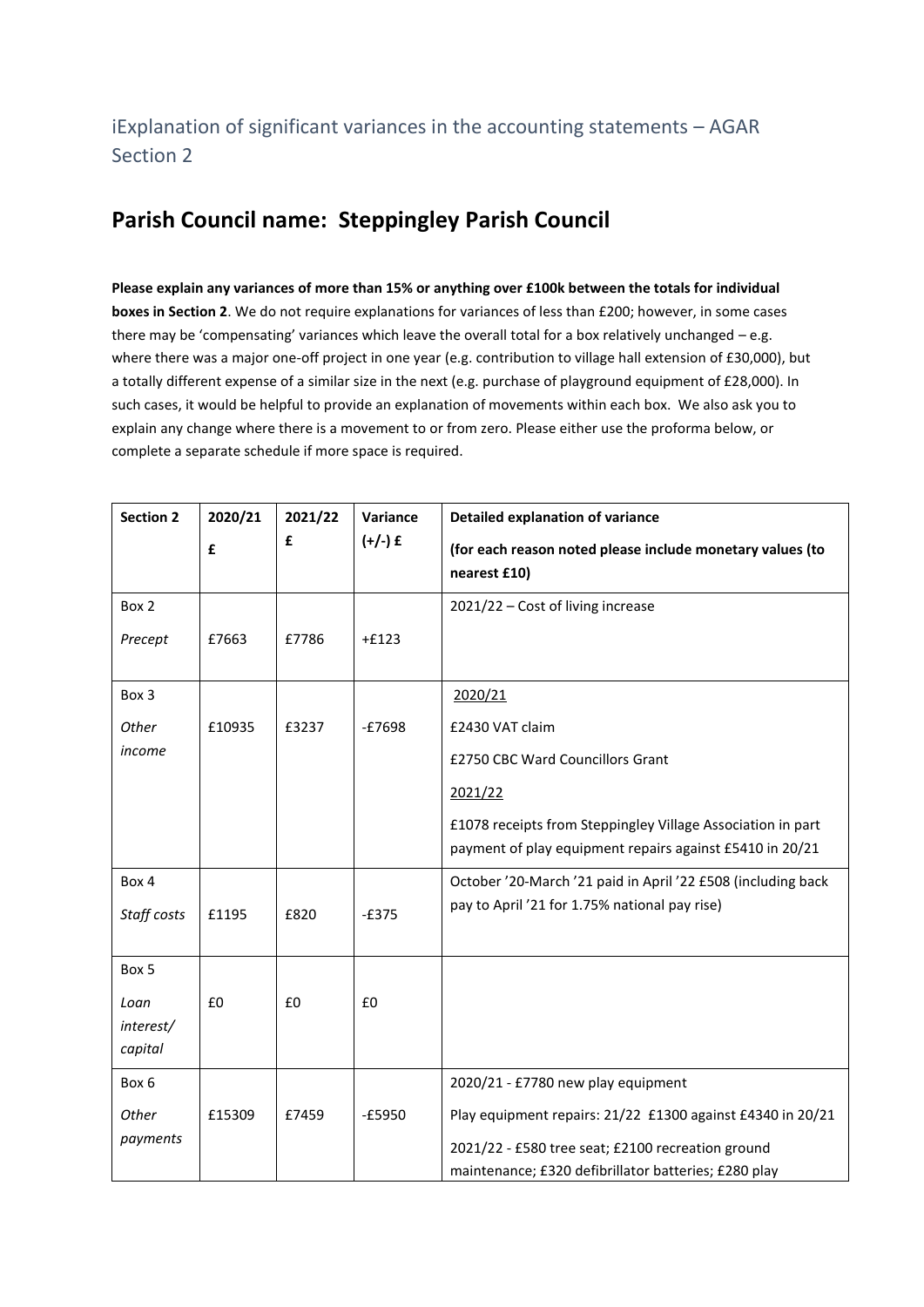|                                                   |        |         |           | equipment inspection; £400 tree survey; £570 tree work;<br>£190 tree purchase                                                                                                                                                                |
|---------------------------------------------------|--------|---------|-----------|----------------------------------------------------------------------------------------------------------------------------------------------------------------------------------------------------------------------------------------------|
| Box 7<br><b>Balances</b><br>carried<br>forward    | £12419 | £15,162 | $+£2,743$ | If some of the year-end balances are earmarked for specific<br>purposes rather than as a general reserve, please provide a<br>breakdown. You do not need to explain the year-on-year<br>variance for this box.<br>£5,000 Highways - Speeding |
| Box 9<br>Fixed<br>assets &<br>long term<br>assets | £37120 | £37702  | £0        | Explain all movements in this category and not just those<br>above 15% or over £100k<br>Hexagonal tree seat £582.17                                                                                                                          |
| <b>Box 10</b><br>Total<br>borrowing               | £0     | £0      | £0        |                                                                                                                                                                                                                                              |